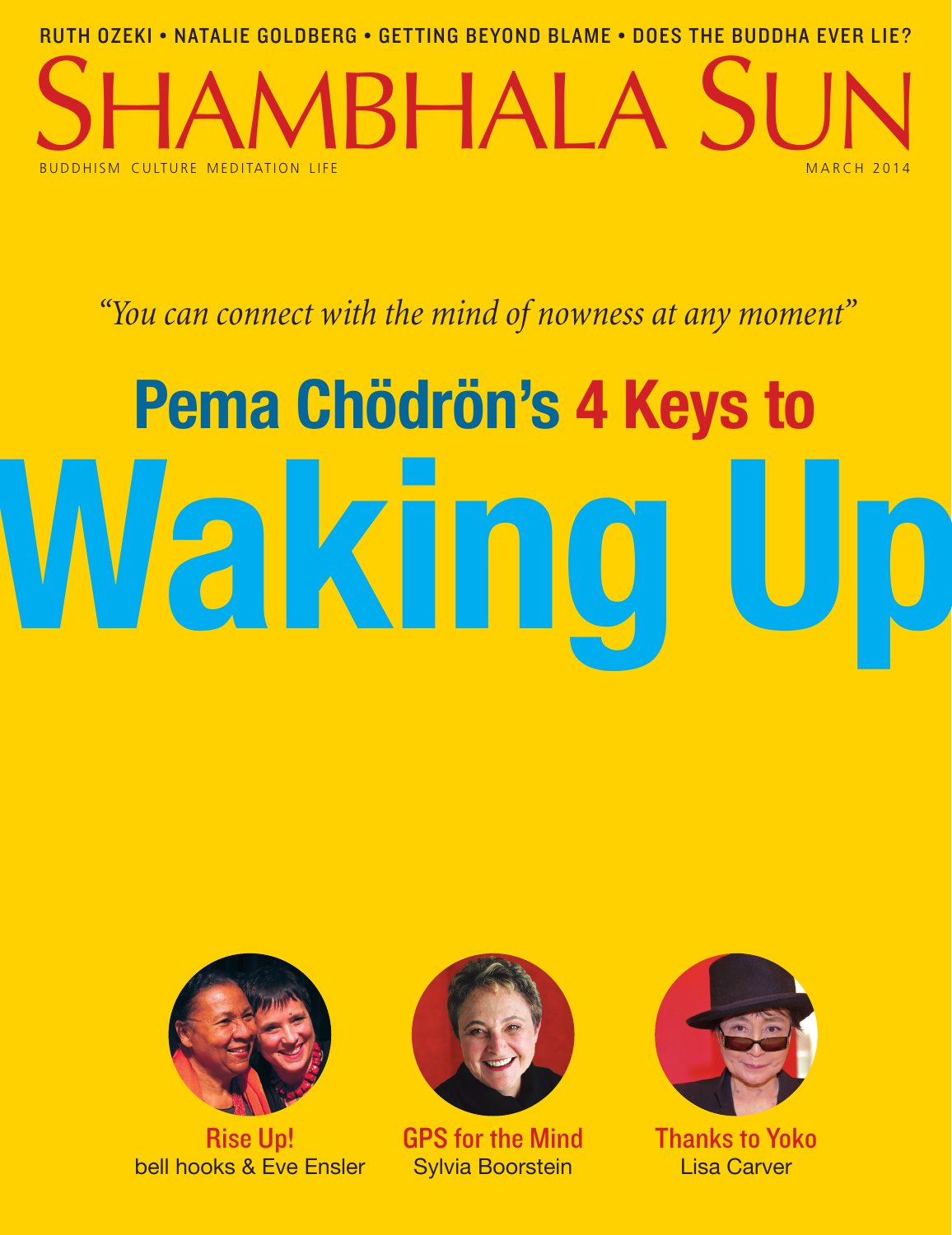the

### **Waking Up Inside the Tent (1980)**

**Under the gleam of a half-sliced moon, Phil noses our Mazda rental past fields of wild orchids into MacKenzie State Park. A hidden Hawaiian gem mounted on the cliffs of the Pacific, the park is tucked away outside the forested perimeter of the volcano Kilauea, the legendary home of Pelé, the fire goddess. The mixed fragrances of pine and brine welcome us to a night of camping on the Big Island.** 

Under Volcano While vacationing on Hawaii's Big Island, Judy Panko Reis suffered an unspeakable crime. Decades later, she sees that out of even the darkest violence a new life of service and transformation can emerge.

**PAINTINGS BY TONY MATTHEWS** 

**I am focused on my sketches of Pelé—her purple crater and golden veins—as she is depicted in the travel journal spread across my knees. I decide my gushing words and bold images capture the aura of the volcano and my awe of Pelé, the legend of Hawaiian folklore.**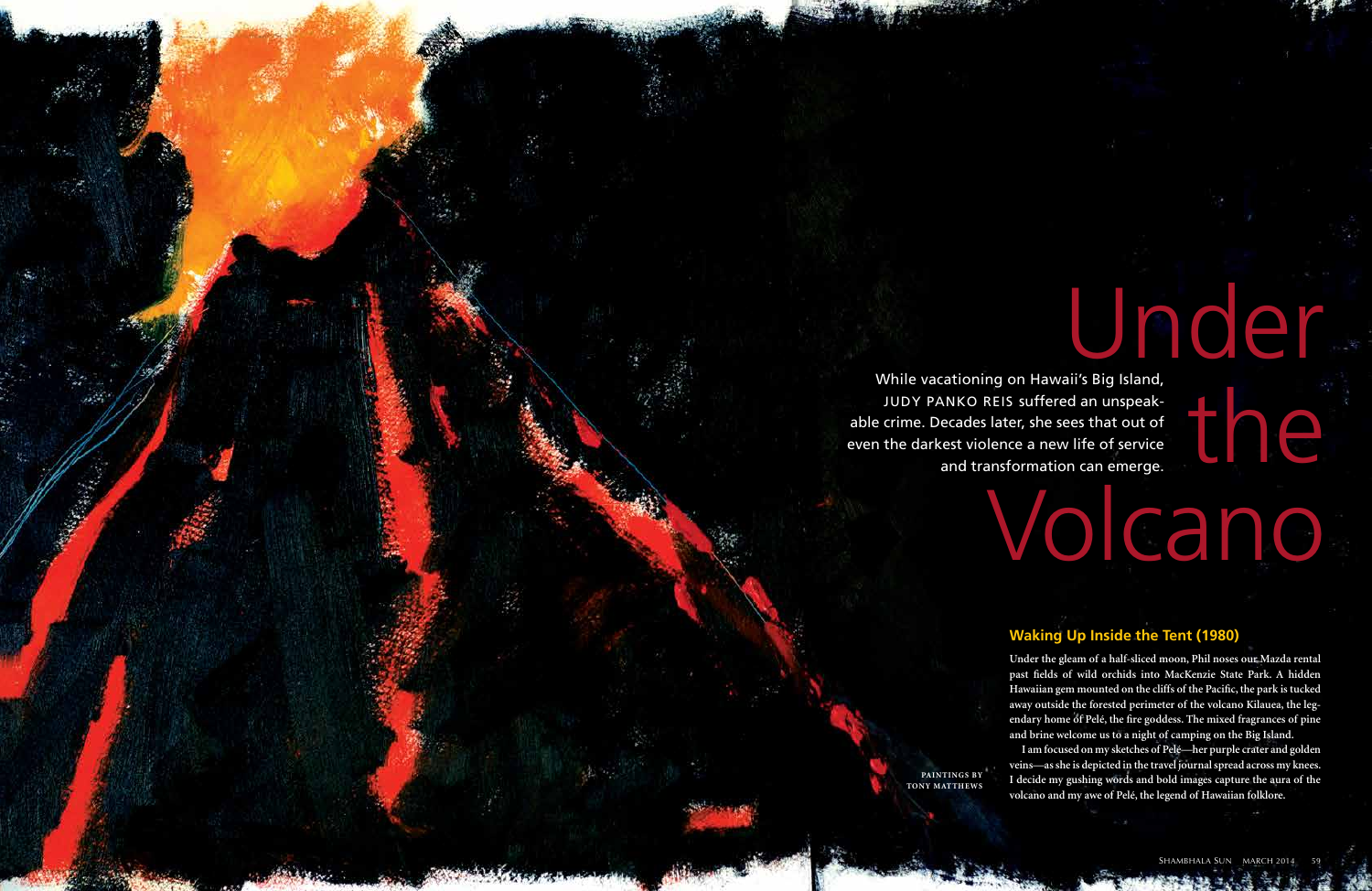

Traditionally, islanders consider her a transformative figure who wields the dual powers of creation (island building) and destruction (home and landscape demolition). She hurls fire into water, spewing love and jealous anger in protection of her sacred land. For me, Pelé exemplifies a radiant female force of nature that blends polarities. I seek her guidance in my quest to reconcile the lighter aspects of the world with its darker shadow elements.

My excitement grows. I squeeze Phil's sinewy fingers and run my hand through his curly hair. "It's incredible here, isn't it?" I whisper. "I can't wait to get to Volcano House." In Volcanoes National Park, I plan to study Pelé's handiwork and temperament, to harness her creativity so I can awaken more enlightened parts of myself in the coming year. Phil grins, crinkling his eyes. "Tomorrow night at Volcano House will be awesome."

As darkness descends over the dozens of scattered tents and vehicles dotting the campsite, we discuss our upcoming wedding and Philip's future medical-career possibilities on the Big Island. He unzips the entry flap of the nylon tent, nodding hello to other campers. We crawl inside and pull off our shoes, emptying streams of sand onto the floor. In no time, our thoughts about Pelé's transformative powers tumble out. We discuss how her firestorms decimated vegetation and then midwifed the birth of brilliant new spectrums of scarlet, yellow, and purple species of plant and animal life. How her explosions sculpted lush islands and reshaped the park's jagged coastline.

**TRAPPED IN A LUMINOUS orange cave, I rouse from** slumber. Threads of orange daylight filter into my mucusfilled eyes. I feel pudding-thick blood clots slither down my cheeks into my mouth. The saline taste forces a gag. I choke down the stench of erupting vomit. Instantaneously, the contents of my bowels and bladder surge onto the floor of the cave. I heave torrents. Animal sounds of my retching echo through the cave. The avalanche of vomit mixes in a sea of body fluids that gush around me. *Where am I?*

Slipping into our sleeping bags, we celebrate the thought that our presence on the island draws us into Pelé's selfperpetuating cycle of physical and spiritual regeneration. She is the progenitor of this splendor that regales all living creatures in her court—including a pair of lovers on this Wednesday night, the twenty-third of April, 1980.

Outside our tent, a restless wind roars through the giant ironwood trees. Sounds of thunderous waves hammer the rocks.

Before closing my eyes, I whisper to Phil that I feel Pelé has beckoned me here and I'm counting the minutes until we reach Volcano House the next day. He kisses me goodnight. In blissful fatigue, we surrender our awe to the night.

In the distance, Pelé sleeps.

 In a haze, I recall pitching the tent with Philip the day before. Or was it two days ago? A lucid part of me takes control. *I am… in a tent camping on the Big Island of Hawaii.* My head explodes with pain that radiates through every nerve of my body. My heart pounding, I reach for my head to soothe the agony. Withdrawing my fingers, I see they are bathed in the crimson of fresh blood.

I turn to awaken Philip. He is still beside me in his sleeping bag. I urgently need his physician's skills. I lunge toward him desperately and cry, "Philip, wake up, wake up, I'm hurt, I'm bleeding, I'm sick." I heave, tears leak from my eyes. "Phil… wake up." I grope through the orange folds of the collapsed tent that entombs us. "Give me your hand, Phil." I extend a bloody hand to reach the flesh of his palm. He is inert.

> What I don't say is that I was slow to embrace the disability community. My ego and self-image as an able-bodied

A prism of light pours into the tent as I hear what I think is Phil's voice. I say, "Phil, I'm thirsty, please help me." Instead I hear, "What's your name… phone number for a family member… who did this to you?" I rattle off my name and my parents' phone number in Illinois. "Judy, try to stay awake—rescue is here," says a male voice.

On April 25, 1980, Honolulu newspapers deliver these headlines: "Honolulu Doctor Slain," "Two Beaten at Park." The papers say the park had a history of thrill beatings, but no current suspects. A passerby walking his dog in the late afternoon had found us as I struggled, murmuring Phil's name, to free myself from the collapsed tent.

Later that week, Phil's corpse is slipped into a black nylon bag and shipped to his family in Queens, New York.

Because of the shortage of neurosurgeons on the Big

Island, I am helicoptered to Straub hospital on Oahu to repair what remains of the right hemisphere of my brain. It is the same hospital where Phil had been practicing as a first-year medical resident before we left on our trip to the Big Island.

Approaching my hospital bed, my parents wear worried eyes and crumpled clothes. I vaguely hear a nurse explain my physical losses.

My father's voice quivers in response: "Are they permanent?" "It's too soon to tell."

The room is abloom with garlands of leis, tropical bouquets, and cards from Hawaiian residents offering apologies for the crime.

When the neurosurgeon inspects the tracks of sutures in my head, he turns to my folks and says, "You can take her home now." Their collective gasp jolts the room.

Patricia, a social worker friend of Phil's, swoops into the room in a blaze of light that pierces our confusion and dread. Waving a file bulging with admission papers for a rehabilitation hospital in Chicago, she says, "If this place can't teach Judy how to sit up, read, dress, and feed herself, no one can. You're lucky they're in Chicago." With a compassionate smile, she strokes my face and then embraces my parents.

Hilo detectives, visiting before we depart, tell me that my travel journal helped them retrace our steps. But it ends with our visit to Kilauea the day of the assault. My musings and sketches of Pelé are remarkable, the big copper-skinned native Hawaiian sergeant says, but offer no clues to the crime. In denial of Phil's death and my multiple disabilities, I focus on the officer's compliment of my artwork. He glares at my crushed skull and says that Phil's murder and my assault are tearing him up.

In the distance, Pelé weeps.

### **Waking Up Outside the Tent (2012)**

Wheeling onto the hydraulic wheelchair lift to board the Metra commuter train that takes me from home to my job in downtown Chicago, I am greeted by a cheerful fellow traveler who climbs into a seat in front of my power scooter. "Wow, you've got to hand it to Metra for installing those lifts for you guys," he says. I hold my breath and compose myself before leaning forward and responding in a patient, quiet tone. "Metra resisted wheelchair lifts tooth and nail. We won these lifts with the passage of the Americans with Disabilities Act."

"Oh," he says sheepishly, "I didn't know. Is that what you do?" My face brightens as I say, "Yes, I'm an advocate for people with disabilities."



*An adjunct instructor at the University of Illinois Chicago's College of Nursing, Judy Panko Reis lectures and writes on women's health, violence, and disability. More than a decade ago, she was introduced to Buddhist meditation.*

businesswoman resisted identifying with a group I had perceived as inferior. My identity evolved when I married and began networking with other disabled women. Like me, they faced barriers in accessing public transportation to travel to work and get their children around. Once I accepted my many disabilities, a rainbow of possibilities evaporated my fears. Wider systems of interdependence with other disabled people began to emerge.

Recovering his fumble, my travel companion says, "Hey, that's a great scooter. Love the Harley-Davidson sticker on the back. Does it go backwards?" "Sure does!" I say. Emboldened, he asks, "Do you have MS? My wife's cousin has MS and uses a wheelchair." "No," I say, "I was hit on the head a long time ago." I hold my breath again, this time waiting for the usual onrush of inquiries: the who, what, when, and where. When moments of empty silence pass without interrogation, I release a silent sigh of relief: I'm off the hook.

During the train ride, I muse that this week marks the thirtysecond anniversary of my injury. The bludgeoning that resulted in Phil's murder and my disabilities is too much to share. My eye

**Approaching the hospital bed, my parents wear worried eyes and crumpled clothes. I vaguely hear a nurse explain my physical losses. My father's voice quivers in response: "Are they permanent?"**

photo

by Sheldon Reis

PHOTO BY SHELDON REIS